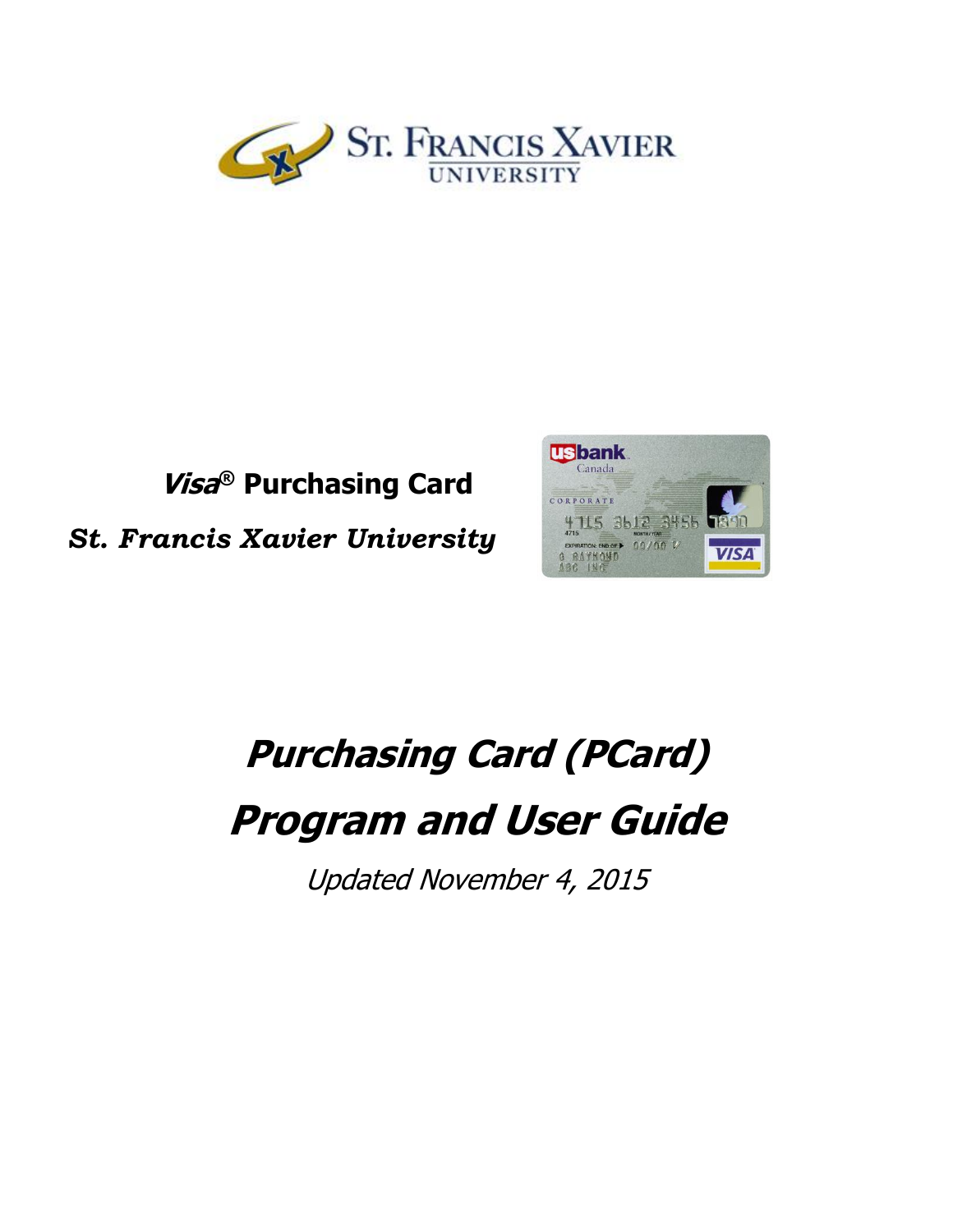## **TABLE OF CONTENTS**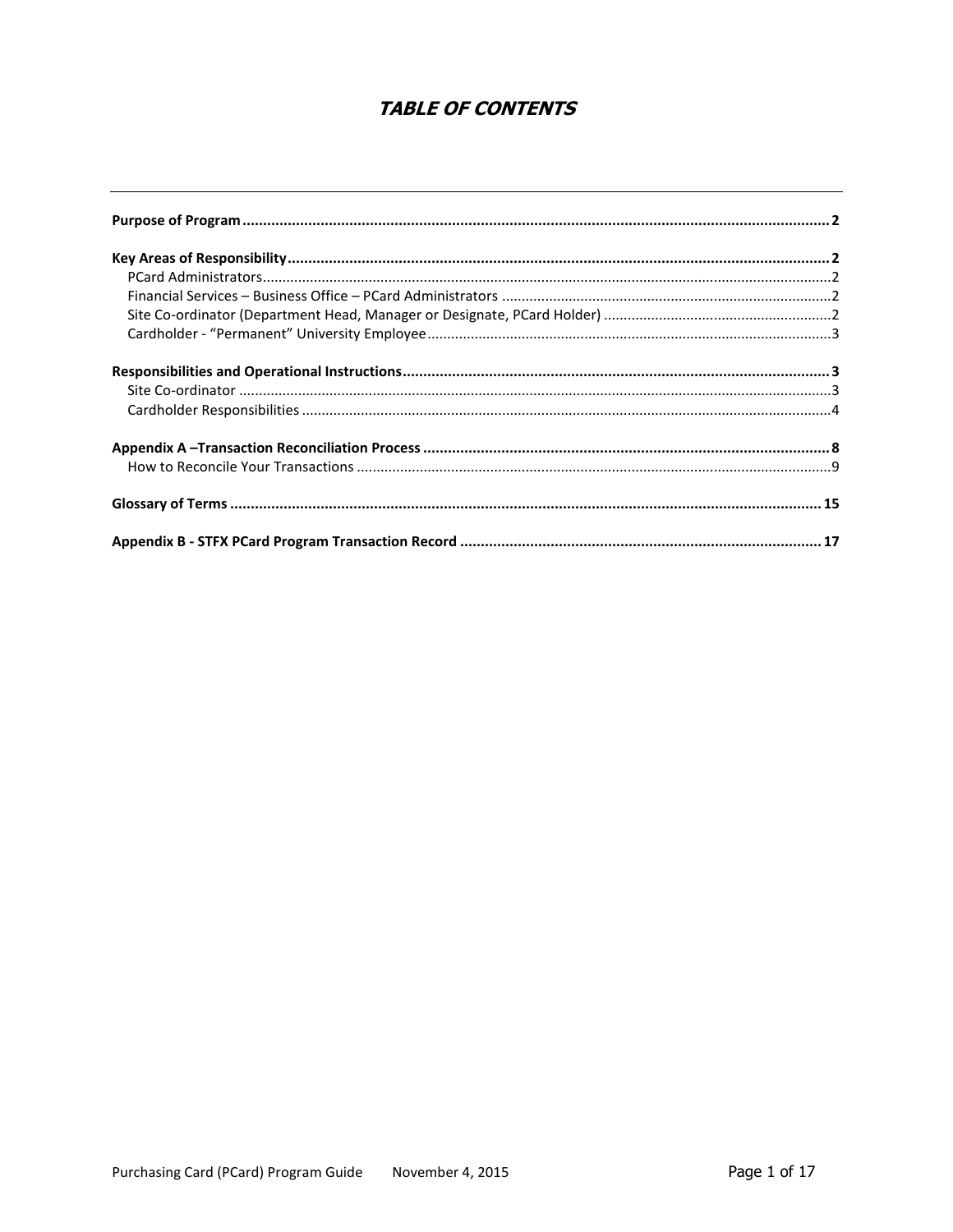## <span id="page-2-0"></span>*Purpose of Program*

The primary objective of the **Purchasing Card Program** is to provide faculty and staff with **a convenient, costeffective and efficient** method of procuring and paying for low dollar value goods and services. Using the Pcard simplifies the process, improves order cycle time, reduces paperwork, expedites supplier payments and places control with faculty, researchers and staff. Departments may use Purchasing Cards (PCard's) for the purchase and payment of goods and services where it is efficient, economical and operationally feasible to do so. **Program usage must comply with the procedures and guidelines contained in this and related documents.**

*Related Documents:* PCard Financial Policy PCard Application Form Cardholder Acknowledgement Form Cardholder Account Maintenance Request Cardholder Dispute Form PCard System Transaction Log Sheet

## <span id="page-2-1"></span>*Key Areas of Responsibility*

#### <span id="page-2-2"></span>**PCard Administrators**

Responsible and accountable for the overall administration of the program including:

- Coordination with the program provider (US Bank of Canada)
- Coordination of card issuance
- Provides support, assistance and training to the training of individual Cardholders

**CONTACTS:** Cathy Mason **Beverly Williams PCard Administrator PCard Administrator 867 3995 867 2420 Email: [cmason@stfx.ca](mailto:cmason@stfx.ca) Email: [bwilliam@stfx.ca](mailto:bwilliam@stfx.ca)**

#### <span id="page-2-3"></span>**Financial Services – Business Office – PCard Administrators**

Responsible and accountable for:

- downloading billing file from program provider
- issue monthly email reminders for cardholders
- reconciliation of monthly program PCard transactions
- Posting transactions to General Ledger Accounts.

| <b>CONTACTS:</b> | <b>Bonnie Gillis</b>    | Shauna Leonard          |
|------------------|-------------------------|-------------------------|
|                  | <b>Accounts Payable</b> | <b>Accounts Payable</b> |
|                  | 867 2360                | 867 2120                |
|                  | Email: bgillis@stfx.ca  | Email: sleonard@stfx.ca |

#### <span id="page-2-4"></span>**Site Co-ordinator (Department Head, Manager or Designate, PCard Holder)**

Responsible and accountable for:

- administration of the system at the departmental level, including co-ordination of the addition/issue and deletion of cards with Procurement PCard Administrators,
- Monitors cardholder compliance with Purchasing Card (PCard) System Guide,
- Determines reporting hierarchy for the department and ensures accuracy of information.
- Site Co-ordinators act as a departmental resource for Cardholders at the departmental level.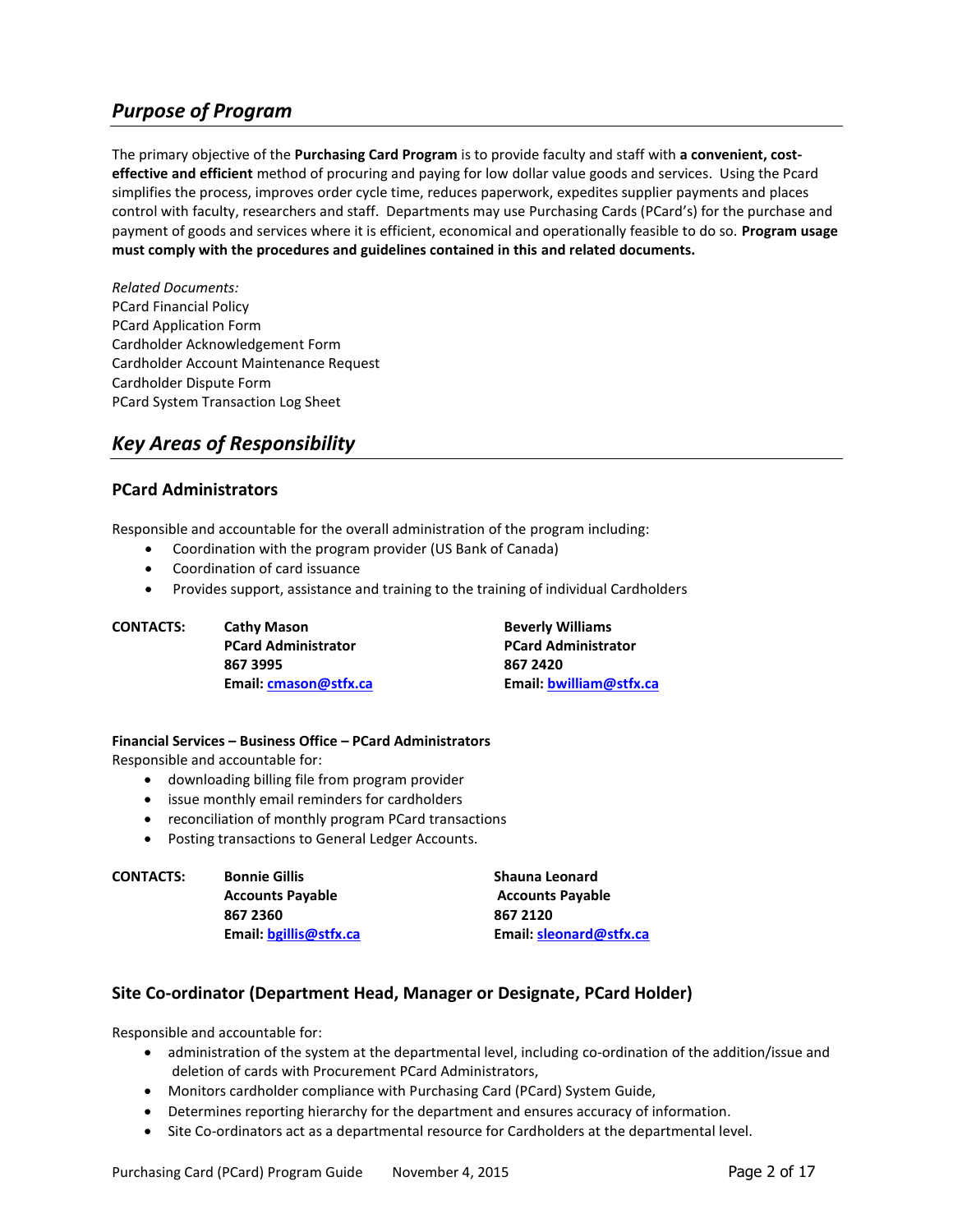### <span id="page-3-0"></span>**Cardholder - "Permanent" University Employee**

**(Full-time, part-time or recurring term of regular or trust employment status)**

Responsible and accountable for:

- security of their PCard,
- use of their PCard in accordance with the Purchasing Card (PCard) Program and User Guide and Purchasing Card (PCard) Financial Policy document and
- additional restrictions/conditions that may be imposed by their Site Co-ordinator or PCard Administrator.

## <span id="page-3-1"></span>*Responsibilities and Operational Instructions*

#### <span id="page-3-2"></span>**Site Co-ordinator**

A Department Head or Administrative Professional Officer (or appointed representative) must be designated as the Site Co-ordinator to administer the system at a departmental level and to authorize and control the issuance of departmental cards. Departments using University PCards are responsible for any charges relating to their cards. Liability for charges rests with the department, not the individual Cardholder provided the card is used in compliance with approved guidelines and procedures.

#### 1. **Coordinate PCard Applications:**

Applications may be obtained online on the Procurement website at: [http://sites.stfx.ca/financial\\_services/sites/sites.stfx.ca.financial\\_services/files/ApplicationForm\\_Nov%20](http://sites.stfx.ca/financial_services/sites/sites.stfx.ca.financial_services/files/ApplicationForm_Nov%202013.pdf) [2013.pdf](http://sites.stfx.ca/financial_services/sites/sites.stfx.ca.financial_services/files/ApplicationForm_Nov%202013.pdf).

All card requests are to be directed to Procurement PCARD ADMINISTRATOR. The card limits currently default to:

- \$1,500.00 CDN per transaction for **research** accounts
- $\bullet$  \$500.00 CDN for departmental accounts

with a monthly transaction maximum of \$10,000. Requests for transaction limits greater than the defaults must be made in writing and require approval from the PCARD ADMINISTRATOR and Manager, Finance & Control.

The PCard Administrator and Site Co-ordinators are responsible for ensuring that every Cardholder is informed about the system instructions and procedures including transaction limits of their card, their responsibilities and the restrictions regarding the use of the P Card.

#### *2.* **Coordinate PCard Cancellations:**

The Site Coordinator is responsible for notifying the PCARD ADMINISTRATOR when a cardholder leaves a Department and/or the University or if an extended absence leaves exceeds a three-month period.

The Site Coordinator is responsible for obtaining the card from the Cardholder prior to their departure and returning the card to the PCARD ADMINISTRATOR.

#### 3. **Monthly Reconciliation:**

The Site Coordinator is responsible for ensuring appropriate expensing of charges to the correct GL accounts. If an Account or Sub-account code is incorrect or inactive, charges will be processed against the code that has been designated as the default. In the case of the default account not being valid, charges will be processed to the department's general operating budget. See Electronic Reconciliation (Appendix A).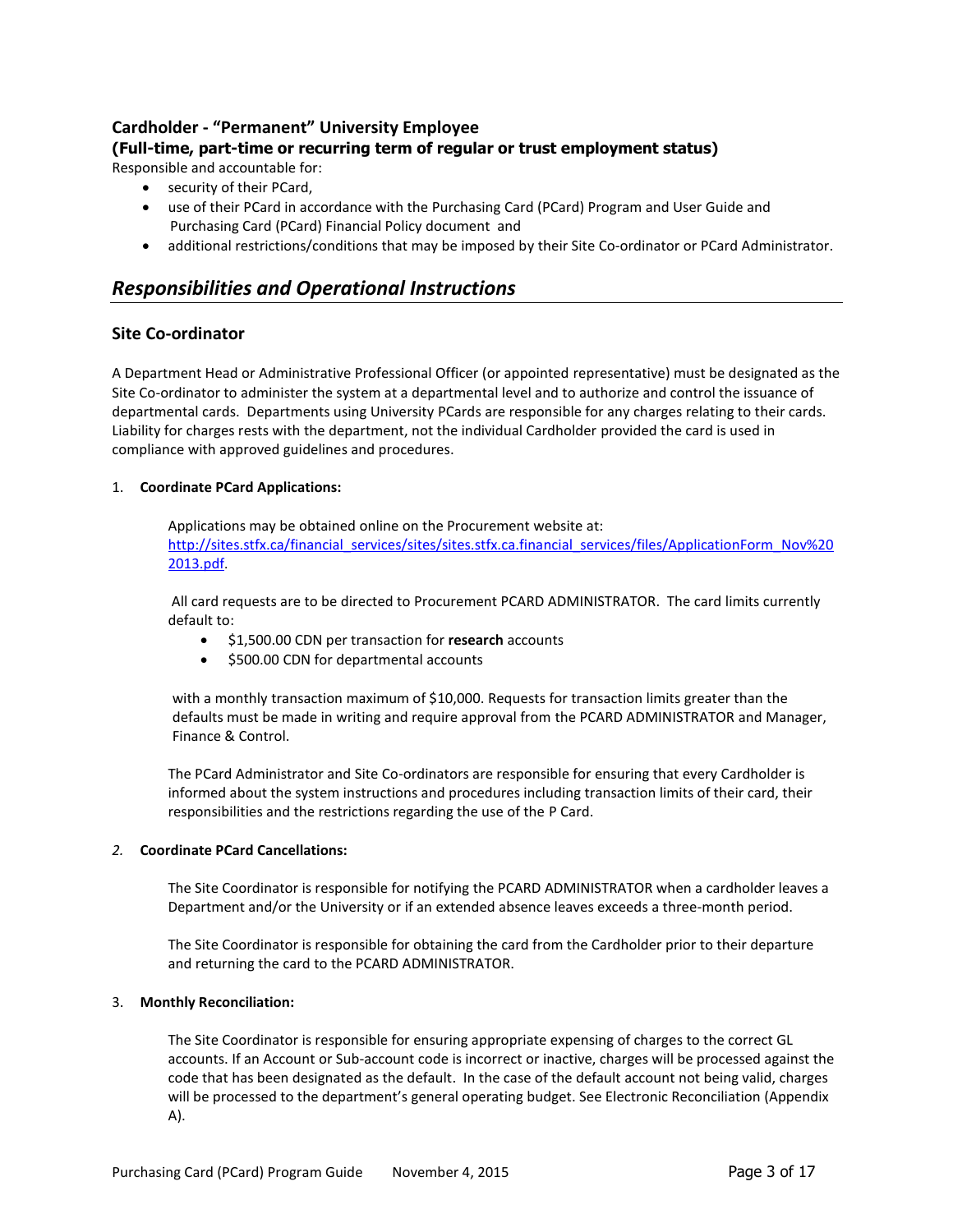#### **4. Internal Controls:**

Responsible for ensuring adequate internal controls are in place at the departmental level.

#### **5. Signature Approvals:**

Site Co-ordinators must ensure that appropriate signatures from cardholders are obtained for the monthly billing statements.

#### **Note:**

The Department is liable for any unauthorized use of the card until notification of loss, theft or cancellation has been reported to the card company by the Cardholder. **Lost or stolen cards must be reported immediately to both PCARD Administrator and the US Bank.** The US Bank can be notified 24 hours a day, seven days a week at the following telephone:

| <b>Toll Free:</b> | 1-800-588-8067 |
|-------------------|----------------|
| Long Distance:    | 416-306-3636   |

#### <span id="page-4-0"></span>**Cardholder Responsibilities**

Cardholders are responsible and accountable for the following and after signing the Cardholder Agreement Form, confirm they will adhere to the Purchasing Card (PCard) Program Guide and Purchasing Card (PCard) Financial Policy.

#### 1. **Card security:**

PCards must be kept in a secure location when not in use.

#### 2. **Card Cancellation:**

Upon request by PCard Administrator, transfer from a department or termination of University employment, the Cardholder shall return the Corporate Card to the PCard Administrator. Leave of absences exceeding three months will result in card suspension.

#### 3. **Ordering:**

All shipments (with the exception of those picked up by cardholder/delegate) are to be shipped and addressed to Central Shipping/Receiving for subsequent delivery to the Cardholder. The Cardholder must instruct the shipper to address the shipment as shown below**; please note different addresses for Canadian and Foreign Shipments. Not all cardholders are authorized to purchase from foreign suppliers.**

Upon receipt of the shipment(s) the Central Receiving Department will forward the unopened shipment via the Facilities Management Delivery Service to the end-user. Shipments may be opened by the Central Receiving Department if the information on the exterior of the shipping container/packaging is insufficient to permit delivery of the shipment to its ultimate destination. Note: The Visa number must not be referenced or shown on shipping cartons.

Cardholders are required to instruct all suppliers to clearly indicate the Cardholder's name and to note "Paid by Visa" on the outer packaging and on all packing documents and other correspondence.

#### **Canadian Shipments:**

 St. Francis Xavier University ℅ Central Receiving & Shipping (Cardholder's Name) 2321 Notre Dame Avenue Antigonish, Nova Scotia B2G 2W5 Canada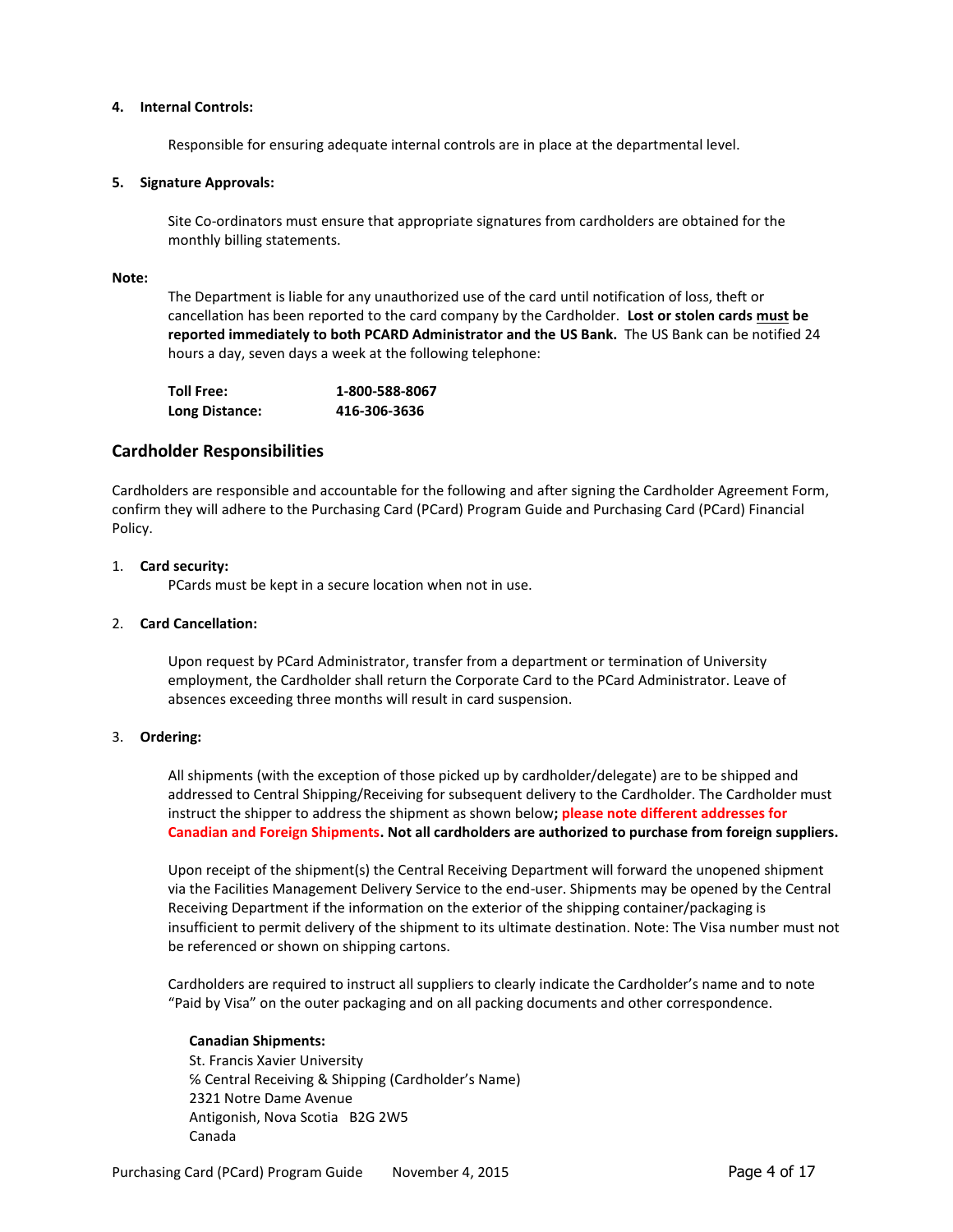#### **Foreign Shipments (if authorized):**

 St. Francis Xavier University c/o Livingston Customs Brokerage Central Receiving & Shipping (Cardholder's Name) 2321 Notre Dame Avenue Antigonish, Nova Scotia B2G 2W5 Canada

#### 4. **Import Purchase Form (if authorized for foreign purchases):**

The PCard Import Purchase Form provides written information for Procurement Services and our customs broker (Livingston International) that a shipment of goods entering Canada is the responsibility of StFX and can be cleared through customs appropriately. The form can be found at: [http://sites.stfx.ca/financial\\_services/procurement/pcard.](http://sites.stfx.ca/financial_services/procurement/pcard)

This form **must** be completed and emailed to Procurement Services for all goods entering Canada on behalf of the University when purchased using the University PCard.

**Foreign shipments that arrive without notice will be subject to delays and the shipment may be rejected.**

#### 5. **Monthly Transaction Report:**

The cardholder will review all transactions (usually posted within two days of purchase) to:

- verify charges are correct,
- input the tax information
- Make any changes to the accounting information.

Attach all receipts and supporting documentation (e.g., packing slips, detailed store receipts, invoices) with your individual billing transaction reports and submit the approved report to Accounts Payable at the end of each billing cycle. Accounts Payable will maintain transaction reports and supporting documents for legal and audit purposes.

#### 6. **Document Retention:**

Cardholders are responsible for retention and submission of detailed original receipts/invoices for monthly reconciliation. Every effort must be made to provide supporting documentation for all methods of purchasing (i.e. internet, telephone, fax).

#### 7. **Disputed Items:**

Cardholders are responsible for attempting to resolve any disputed item(s) with vendor, (e.g., incorrect charge on billing statement, wrong goods, etc.) Should the issue remain unresolved after contacting the vendor, please notify the PCard Administrator and contact the US Bank at 1-800-588-8065 to dispute the item in question. PCard holder must complete Cardholder Dispute Form. Cardholders have sixty (60) days from the transaction date to dispute an item.

**Please note** that problems with vendors (e.g., late delivery, lost shipments etc.) are not considered to be disputed items and must be settled directly with the vendor. Cardholders must stress to the vendor that charges may not be made against the PCard until goods are shipped to the University.

#### 8. **Reviewing Transactions:**

Transactions must be reviewed (at a minimum) on a monthly basis. The cardholder must sign the billing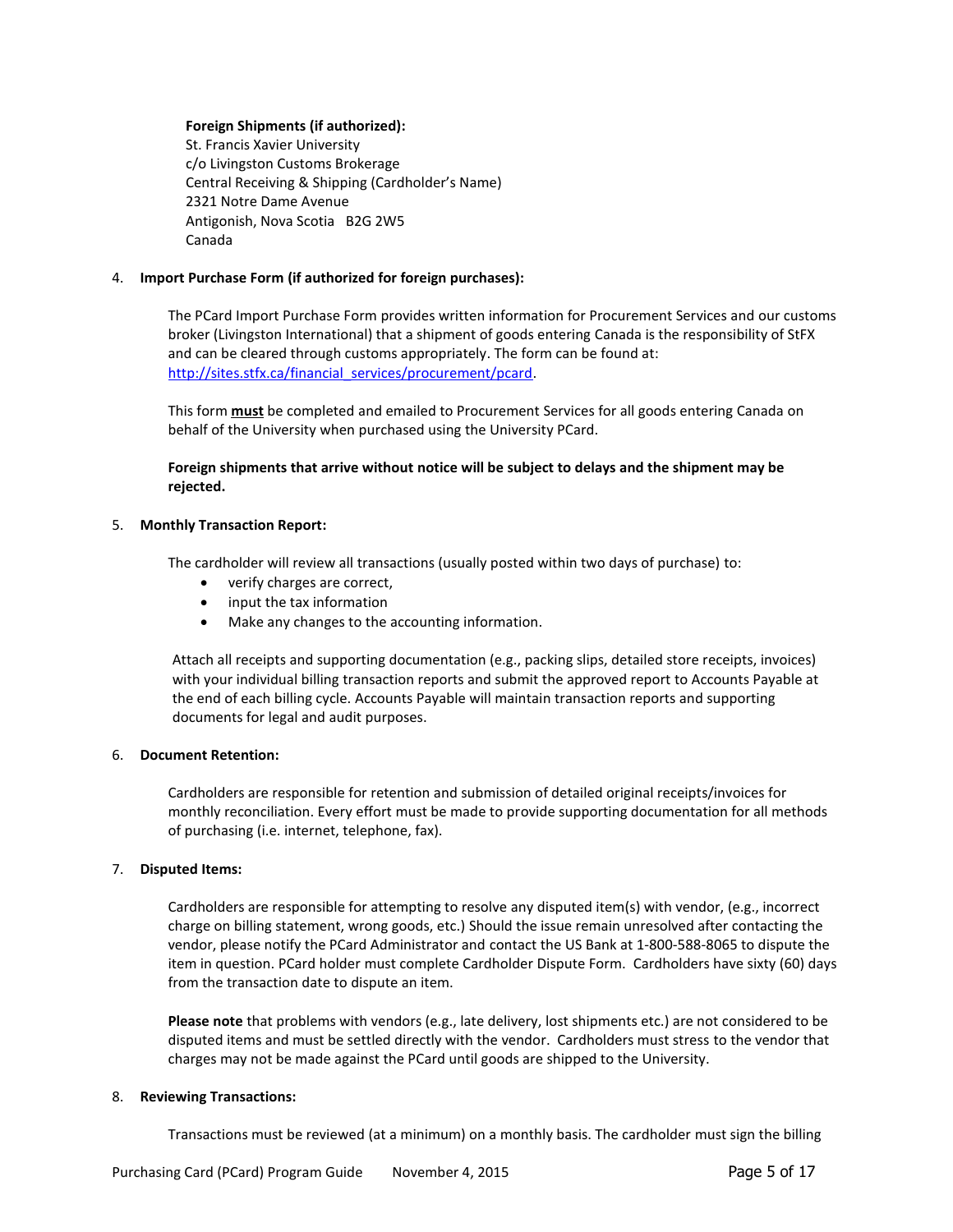statement and ensure that all supporting documents are attached. Best practice for cardholders would be to review and update transactions weekly with tax and account allocation information.

#### 9. **Signing Authority:**

It is the Cardholder's responsibility to ensure that all required signatures are obtained.

Research grant holders' Pcard transaction reports **must** be approved by one of:

- Dean:
- Department Chair;
- Academic VP or
- AVP Research.

For staff reporting to the grantee, the statement shall be approved by the grantee or principal investigator.

#### 10. **Restrictions:**

Cardholders are responsible for understanding and adhering to restrictions outlined:

Each card has a unique number and is issued to an individual for use only by that individual (no card sharing).

The card must be used only to make authorized, official University purchases.

Purchases must be made within the established card limits. **Splitting transactions in order to circumvent the transaction limit is strictly prohibited and will result in cancellation of card.**

The card *must not* be used for the following:

- Purchases over card limits including all fees, taxes and shipping costs (no transaction splitting)
- Goods or services from any officer or other employee of the University
- Cash advances
- Personal use
- Alcohol, narcotics and other hazardous chemicals or materials
- Laboratory or research animals
- Leasing or rental of equipment in excess of 30 days
- Maintenance contracts
- Radioactive materials
- Salaries, wages or consulting fees
- Travel expenses (including airline tickets, hotels, meals, registrations, taxis, etc.)
- Professional Allowance purchases
- Furniture
- Computer purchases including desktop computers, laptops, printers, monitors, and peripherals (unless authorized)

Acceptable Purchases include:

- Supplies and service for University owned vehicles
- Maintenance supplies (electrical, mechanical, building, etc.)
- Tools, small equipment
- Non hazardous chemicals
- Short term equipment rentals
- Mail/Phone/Web orders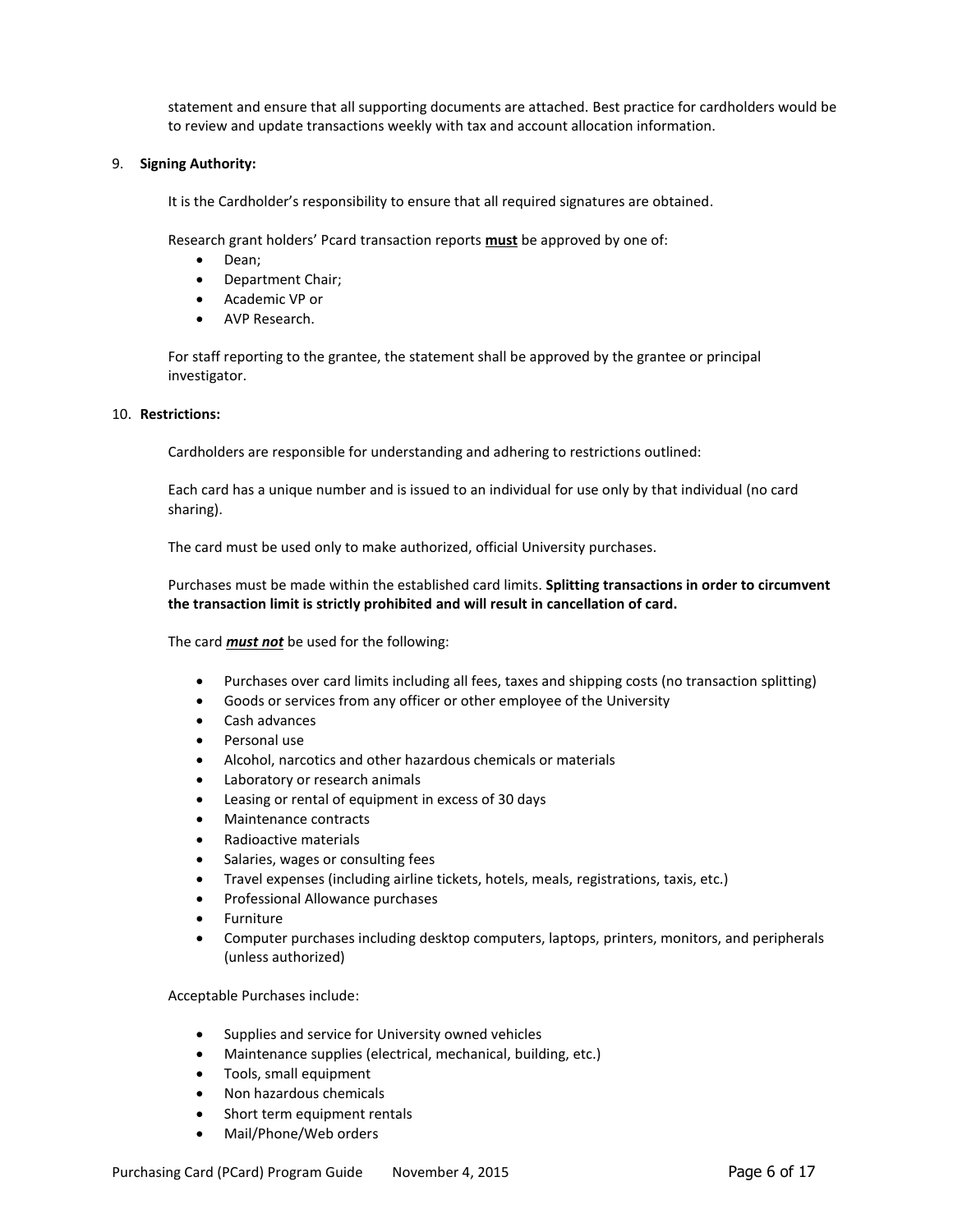- Books, subscriptions, etc.
- Memberships
- Research related goods and services (subject to exclusions above)

The PCard Administrator, Accounts Payable and other audit authorities will perform an annual review of cardholder activity, limits and status. This is in addition to the ongoing compliance monitoring performed by Procurement Services and Accounts Payable Departments and any other audit requirements.

#### *Program Monitoring*

In addition to regular review of system reports, the PCard Administrator will conduct detailed reviews to determine whether the system objectives are being achieved. The process will include a review of internal control systems.

An audit of selected transactions will be performed on an on-going basis and will include the following:

- Review of receipts (detailed original receipts)
- Purchase of restricted items/vendors
- Split transactions
- Personal purchases
- Appropriate account and sub-account codes
- Appropriate signature approvals (for departmental and/or research controls)
- Documentation (receipts, packing slips, statements)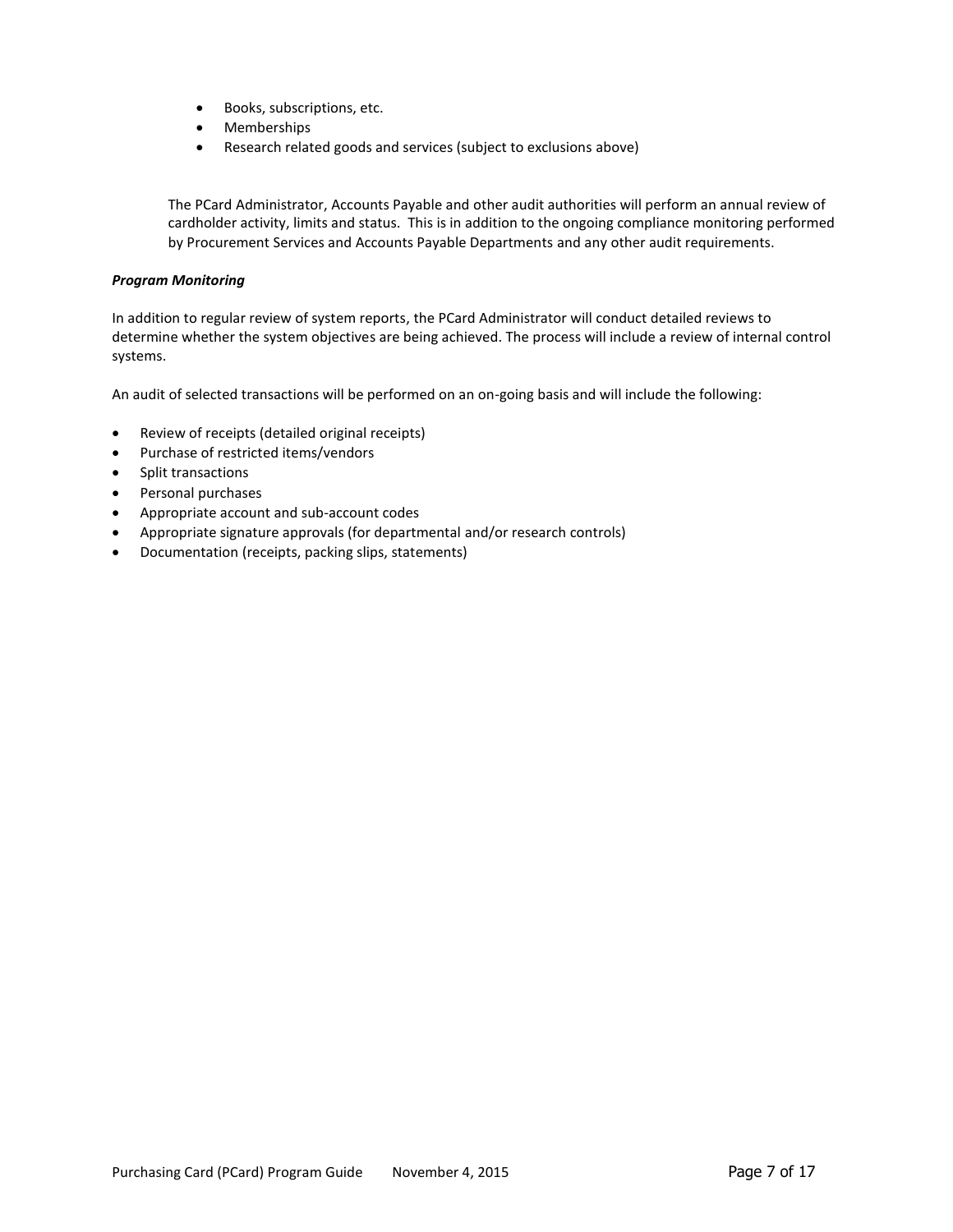## <span id="page-8-0"></span>*Appendix A –Transaction Reconciliation Process*

- 1. P card transactions are available through the month (usually visible 2 days after transaction) and must be reconciled within 10 (ten) calendar days after the cycle close date. This is the cut-off date for making any changes to transactions.
- **2.** 10 days after the cycle close date all changes to transactions will be locked and posted to the GL. **No changes to accounts will be processed after the cycle close date.**
- 3. A monthly email reminder will be sent to Cardholders and/or Site Co-ordinators to remind cardholders to review their transactions and submit the approved transaction report.
- 4. Cardholders are required to update account allocation and tax information and submit all receipts with their monthly transaction report. The transaction report must be signed by the Cardholder and their Supervisor/Manager (second level review/approval) and submitted to Accounts Payable within ten calendar days of the cycle close date.

#### **NOTE: Cardholders with multiple monthly transactions should make it a practice to update transaction allocation and tax information on a weekly basis.**

- 5. Transaction reports and receipts shall be forwarded to the Accounts Payable Department for retention. All documents will be retained as required by audit schedules.
- 6. Research Grants & Contracts

Research grant holder Pcard transaction reports **must** be approved by one of:

- Dean
- Department Chair
- Academic VP
- AVP Research.

For staff reporting to the grantee, the statement shall be approved by the grantee or principal investigator.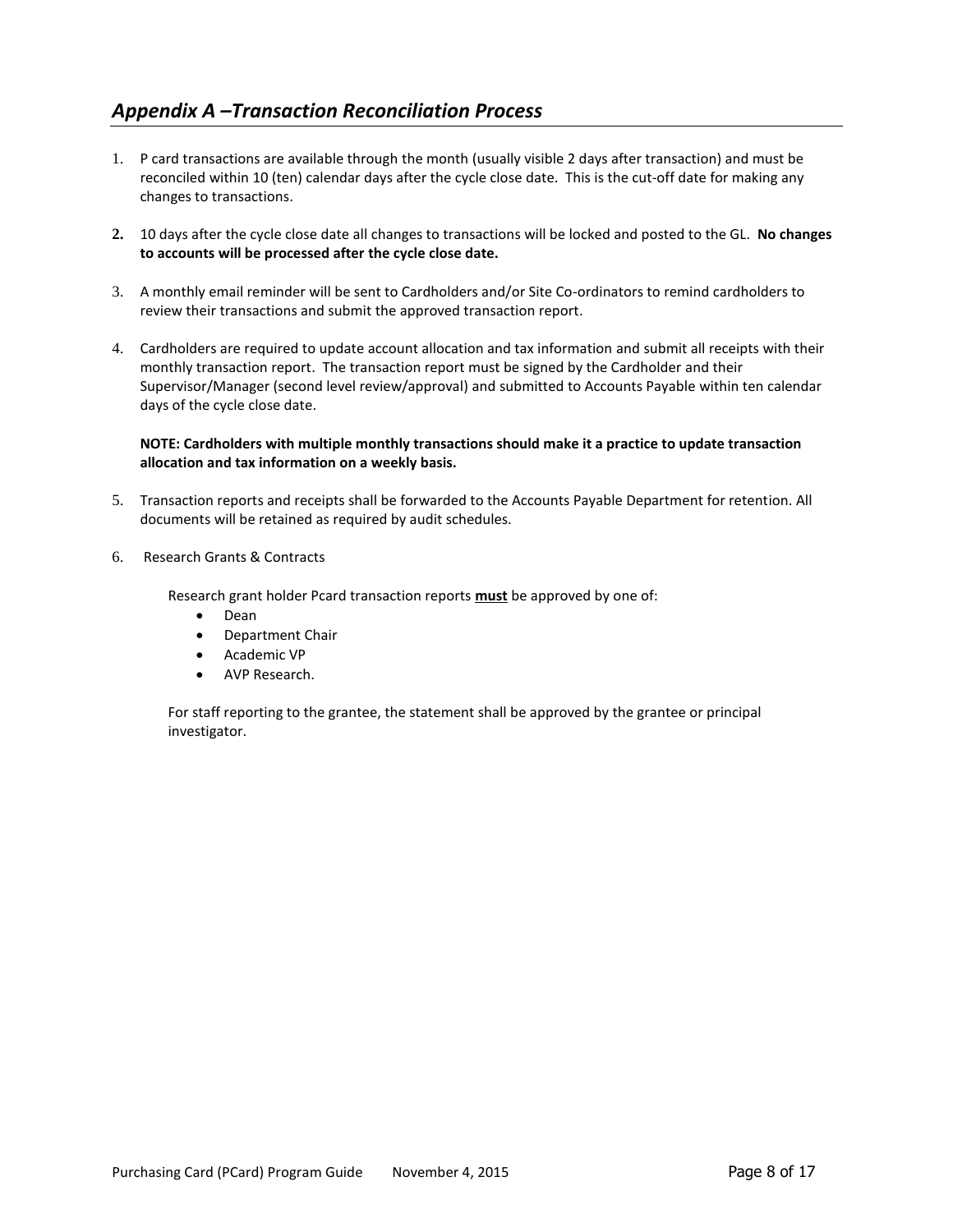#### <span id="page-9-0"></span>**How to Reconcile Your Transactions**

#### **Logging on to Access Online**

- 1. Launch your Internet browser, go to <https://access.usbank.com/cpsApp1/index.jsp> website.
- 2. Log in as requested (Organization Short Name: SFXU, User ID and Password) and click on "Login".

| e                                 | <b>Welcome to Access Online - Windows Internet Explorer</b>                                                             |             |
|-----------------------------------|-------------------------------------------------------------------------------------------------------------------------|-------------|
|                                   | <b>A</b> Live Search<br>$\boldsymbol{e}$ https://access.usbank.com/cp $\blacktriangledown$<br>▩<br>$^{\ast_{\pm}}$<br>× | ۹<br>×      |
| Eile<br>Edit<br>Favorites<br>View | Tools<br>Help                                                                                                           |             |
| Q -<br>ÆØ<br>x                    | + <b>a</b> Amazon <b>o</b> CNN <del>+</del> >><br><b>Search</b>                                                         | ● Options ▼ |
| <b>Favorites</b>                  | Suggested Sites • <b>@</b> Free Hotmail @ Web Slice Gallery •                                                           |             |
| Welcome to Access Online          | ✿ · ጪ · ⊡ ● · Page · Safety · T <u>o</u> ols · ❷ ·                                                                      |             |
| U.S. Bank Access® Online          |                                                                                                                         | Our Payme   |
|                                   | <b>US bank</b> . Welcome to Access Online!                                                                              |             |
| Contact Us                        | Please enter the information below and login to begin.                                                                  |             |
| LogIn                             | Organization Short Name:                                                                                                |             |
|                                   | User ID:                                                                                                                |             |
|                                   |                                                                                                                         |             |
|                                   | Password:                                                                                                               |             |
|                                   | Login                                                                                                                   |             |
|                                   | Forgot your password?                                                                                                   |             |
|                                   | <b>Register Online</b>                                                                                                  |             |
| $\left\langle \right\rangle$      | <b>Wahcita/Rimwear Ranuiramante</b><br>$\rm{III}$                                                                       | ≯           |
| Done                              | $\bigoplus$ Internet<br>$\sqrt{a}$                                                                                      | ⊕ 75%       |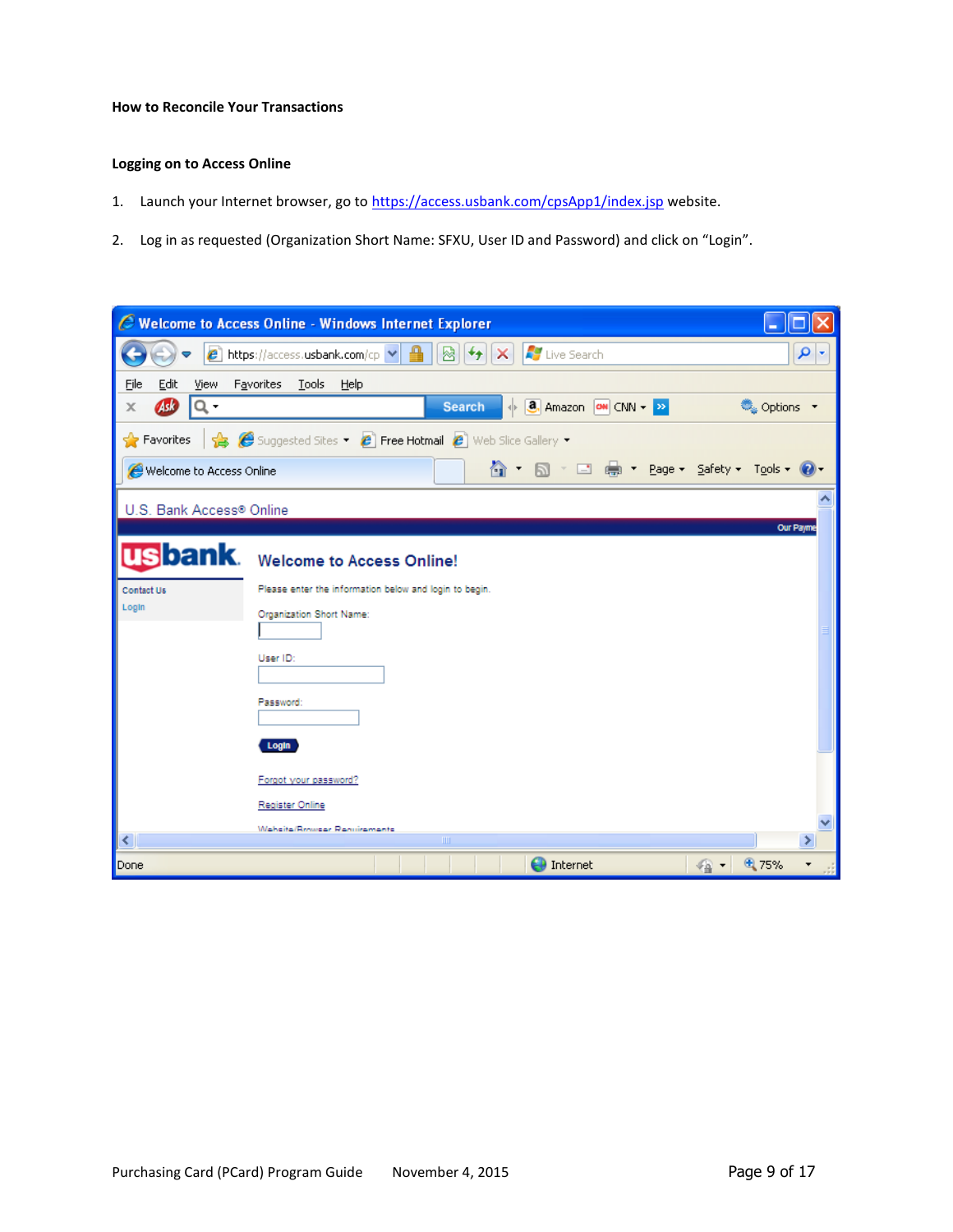3. Click on Transaction Management (left tool bar)

#### U.S. Bank Access® Online

|                                                                       |                                                 |                                      |                               | Our Payment Products<br>Logout                                                                   |
|-----------------------------------------------------------------------|-------------------------------------------------|--------------------------------------|-------------------------------|--------------------------------------------------------------------------------------------------|
| <b>usbank</b><br>Transaction Management 4<br><b>Enhanced Supplier</b> | Your last legin was 10/24/2013                  | Welcome to Access Online Wendy Morse |                               | Language Selection:<br>American English                                                          |
| <b>Management</b><br><b>Account Information</b>                       | <b>Message Center</b>                           |                                      |                               |                                                                                                  |
| Reporting<br><b>My Personal Information</b>                           | Message(s) from Access Online                   |                                      |                               |                                                                                                  |
| Home                                                                  | <b>Purchasing</b>                               |                                      |                               | <b>Quick Links</b>                                                                               |
| <b>Contact Us</b>                                                     | Acct#/Name:                                     | 0197 WENDY MORSE                     |                               | Manage Home Page Settings                                                                        |
| <b>Training</b>                                                       | Account ID:                                     | 513024000632                         |                               | Manage Contact Information                                                                       |
|                                                                       | Statement Balance:<br>Billing Cycle Close Date: | \$3,711.73<br>09/27/2013             | <b>View Current Statement</b> | <b>Manage Email Notifications</b><br><b>Run Transaction Detail Report</b><br>View All Statements |
|                                                                       |                                                 |                                      |                               | View Last Cycle Transactions                                                                     |

#### 4. Click on Transaction List

#### U.S. Bank Access® Online **St Francis Xavier University** Our Payment Products Logout **Transaction Management bank** U **Transaction Management Transaction List** . Transaction List **Enhanced Supplier** View, review, allocate/reallocate and add comments to transaction information. **Management Account Information** View Previous Cycle **Reporting** Presents the Transaction list for the previous cycle. My Personal Information Home **Contact Us Training**

All of **US** serving you<sup>\*</sup>

@ 2013 U.S. Bancorp

R044.00b20.0 col 2 11-22-2013 06:46:36 CST

**St Francis Xavier University**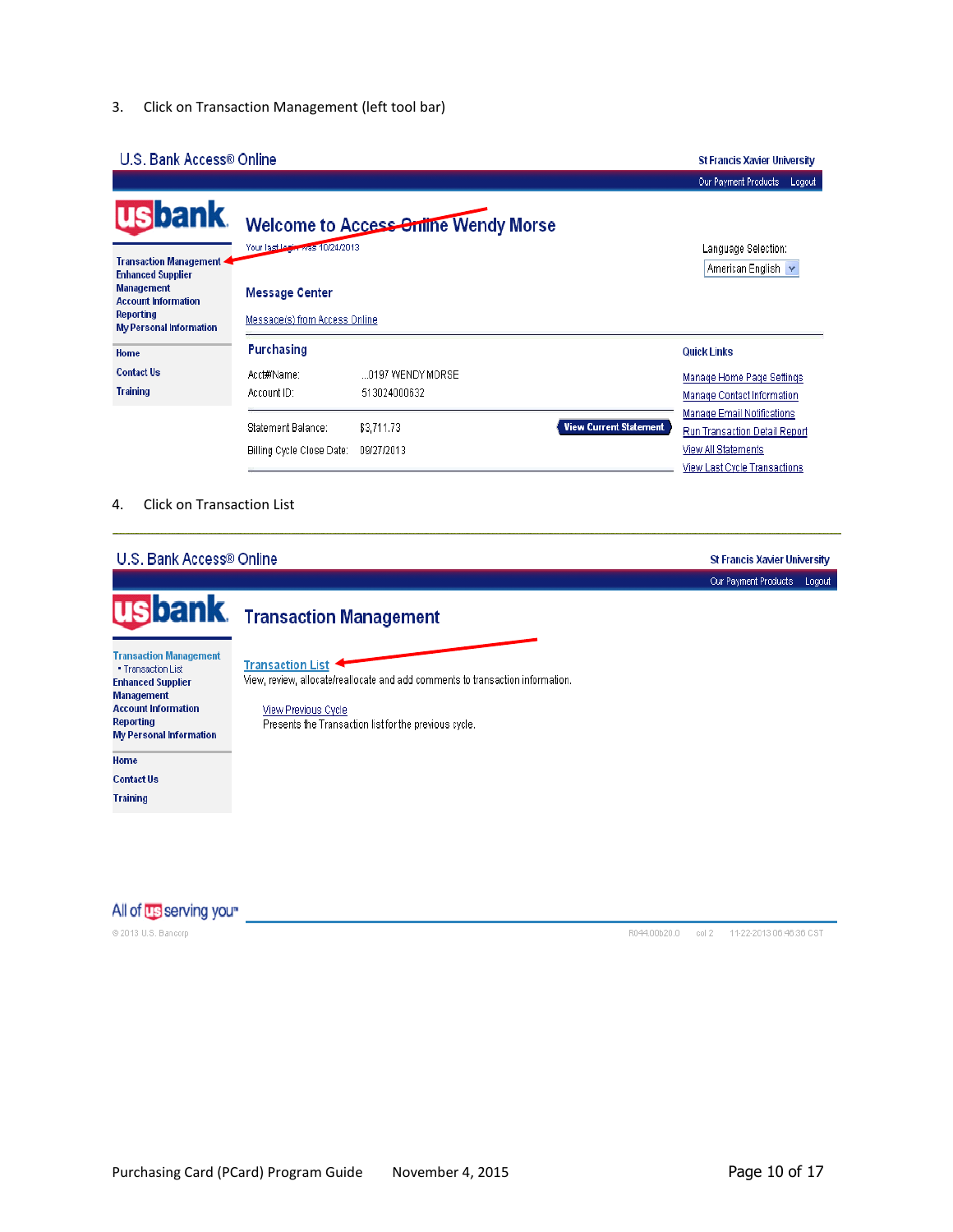5. Select the individual transaction you will update by clicking on the Trans Date to view the transaction detail:

| U.S. Bank Access® Online                                                                                                                                                      |                                                                                                                                                                                                | St Francis Xavier University<br>Our Payment Products<br>Logost                             |
|-------------------------------------------------------------------------------------------------------------------------------------------------------------------------------|------------------------------------------------------------------------------------------------------------------------------------------------------------------------------------------------|--------------------------------------------------------------------------------------------|
| <b>usbank</b><br>Transaction Management<br>- Transaction List<br><b>Enhanced Supplier</b><br><b>Management</b><br>Account Information<br>Reporting<br>My Personal Information | <b>Transaction Management</b><br><b>Card Account Summary with Transaction List</b><br>Card Account Number: ****************************** MORSE<br>Card Account ID: 513024000532<br>» Translat |                                                                                            |
| Home<br>Contact Us<br>Training                                                                                                                                                | (-) Card Account Summary<br>$\bullet$<br>0197<br>Account Number:<br>WENDY MORSE<br>Account Name:                                                                                               |                                                                                            |
|                                                                                                                                                                               | Billing Cycle Close Date: Open<br>$\overline{\mathbf{v}}$<br><b>Print Account Activity</b><br>Search 1<br>O Open Account                                                                       |                                                                                            |
|                                                                                                                                                                               | [+] Search Criteria<br>(-) Transaction List                                                                                                                                                    | Return to trp<br>Return to top                                                             |
|                                                                                                                                                                               | Records 1-1 of 1<br>Cleck All Shows   Uscleck All Shows                                                                                                                                        | National Tax Regional Tax Detail D Purchase ID @<br>Comments Accounting Code<br>Net Amount |
|                                                                                                                                                                               | Select Status Trans Posting Merchan<br>City/State<br><b>Amount</b><br>ື<br>Date<br><b>Date</b><br>11/06 11:07<br>JR RAHEYS FURNITURE A ANTIGONISH, NS \$574.94<br>$\mathcal{L}$                | \$524.70<br>\$50.24<br>6575016004<br>\$0.00<br>⋒<br>020296                                 |
|                                                                                                                                                                               | <sup>1</sup> Disputed <sup>2</sup> Reallocated <sup>1</sup> <sup>1</sup> Trans Detail Level<br>Cleck All Slows   Uscleck All Slows                                                             |                                                                                            |
| All of <b>US</b> serving you <sup>*</sup>                                                                                                                                     | Records 1 - 1 of 1<br>Mass Reallocate<br>Reallocate                                                                                                                                            |                                                                                            |
| <b>02013 U.S. Barcorp</b>                                                                                                                                                     |                                                                                                                                                                                                |                                                                                            |

6. Click on the Tax and Allocation Tab:

|                                                                                               | U.S. Bank Access® Online                                                           |                                                              |                                                    |                         |             | <b>St Francis Xavier University</b> |                                                                    |  |
|-----------------------------------------------------------------------------------------------|------------------------------------------------------------------------------------|--------------------------------------------------------------|----------------------------------------------------|-------------------------|-------------|-------------------------------------|--------------------------------------------------------------------|--|
|                                                                                               |                                                                                    |                                                              |                                                    |                         |             | Our Payment Products Logout         |                                                                    |  |
| usbank.                                                                                       | <b>Transaction Management</b><br><b>Transaction Detail</b>                         |                                                              |                                                    |                         |             |                                     |                                                                    |  |
| <b>Transaction Management</b><br>- Transaction List<br><b>Enhanced Supplier</b><br>Management | Card Account ID: 513024000632                                                      | Card Account Number: *************0197, WENDY MORSE          |                                                    |                         |             |                                     |                                                                    |  |
| Account Information<br>Reporting<br>My Personal Information                                   | <b>Trans List</b>                                                                  |                                                              |                                                    |                         |             |                                     |                                                                    |  |
|                                                                                               | <b>Transaction Summary</b>                                                         |                                                              |                                                    |                         |             |                                     |                                                                    |  |
| Contact Us                                                                                    | Status Trans Date Posting Date Merchant                                            |                                                              |                                                    |                         |             |                                     | City, State/Province Amount Detail & Purchase ID & Accounting Code |  |
|                                                                                               | 11/06                                                                              | 11/07                                                        | JR RAHEYS FURNITURE A ANTIGONISH, NS               | 574.94                  | <b>(ii)</b> | 020296                              | 65750 6004                                                         |  |
|                                                                                               | D Disputed (1), (1) Trans Detail Level (A) Reallocated                             |                                                              |                                                    |                         |             |                                     |                                                                    |  |
|                                                                                               | Summary<br>Tax and Allocations                                                     | Comments                                                     |                                                    |                         |             |                                     |                                                                    |  |
|                                                                                               |                                                                                    |                                                              |                                                    |                         |             |                                     |                                                                    |  |
|                                                                                               |                                                                                    | The Summary tab shows high-level transaction information.    |                                                    |                         |             |                                     |                                                                    |  |
|                                                                                               |                                                                                    |                                                              |                                                    |                         |             |                                     |                                                                    |  |
|                                                                                               | The review status cannot be changed because the review day limit has been reached. |                                                              |                                                    |                         |             |                                     |                                                                    |  |
|                                                                                               | To initiate a dispute, click the "Dispute" button.                                 |                                                              |                                                    |                         |             |                                     |                                                                    |  |
|                                                                                               | <b>Transaction</b><br>Date:                                                        | 11/06/2013                                                   | <b>Reference Information</b>                       | Open                    |             |                                     |                                                                    |  |
|                                                                                               | Purchase ID:                                                                       | 020296                                                       | <b>Billing Cycle:</b><br>Posting Date:             | 11/07/2013              |             |                                     |                                                                    |  |
|                                                                                               | <b>Total Amount:</b>                                                               | 574.94                                                       | Reference Number:                                  | 74703413310000024808169 |             |                                     |                                                                    |  |
|                                                                                               | Memo Post:                                                                         | Yes                                                          | Authorization Number: 020296                       |                         |             |                                     |                                                                    |  |
|                                                                                               | <b>Regional Tax:</b>                                                               | 0.00                                                         | <b>Extract Date(s)</b>                             |                         |             |                                     |                                                                    |  |
|                                                                                               | <b>National Tax:</b>                                                               | 50.24                                                        | <b>Most Recent Standard</b>                        |                         |             |                                     |                                                                    |  |
|                                                                                               | Freight:                                                                           |                                                              | <b>Financial Extract:</b>                          |                         |             |                                     |                                                                    |  |
|                                                                                               | <b>Merchant</b>                                                                    |                                                              | General Ledger Extract:<br><b>Payment Extract:</b> |                         |             |                                     |                                                                    |  |
|                                                                                               | Name:                                                                              | JR RAHEYS FURNITURE A                                        |                                                    |                         |             |                                     |                                                                    |  |
|                                                                                               | City, State/Province:                                                              | ANTIGONISH, NS                                               | Currency                                           |                         |             |                                     |                                                                    |  |
|                                                                                               | <b>Transaction Type:</b>                                                           | SALES DRAFT                                                  | <b>Billing Currency:</b>                           | Canadian Dollar         |             |                                     |                                                                    |  |
|                                                                                               | <b>MCC Code:</b><br><b>MCC Description:</b>                                        | 5712<br>HOME FURNITURE/EQUIPMENT Source Currency Amt: 574.94 | <b>Source Currency:</b>                            | Canadian Dollar         |             |                                     |                                                                    |  |
|                                                                                               |                                                                                    |                                                              |                                                    |                         |             |                                     |                                                                    |  |
|                                                                                               | Print Transaction                                                                  |                                                              |                                                    |                         |             |                                     |                                                                    |  |
|                                                                                               | <b>Dispute</b>                                                                     |                                                              | <b>Sales Draft Requests</b>                        |                         |             |                                     |                                                                    |  |
|                                                                                               |                                                                                    |                                                              | $•$ none                                           |                         |             |                                     |                                                                    |  |
|                                                                                               |                                                                                    | Dispute information only reflects the last dispute filed     |                                                    |                         |             |                                     |                                                                    |  |
|                                                                                               | for this transaction. More information available in<br>Dispute History.            |                                                              |                                                    |                         |             |                                     |                                                                    |  |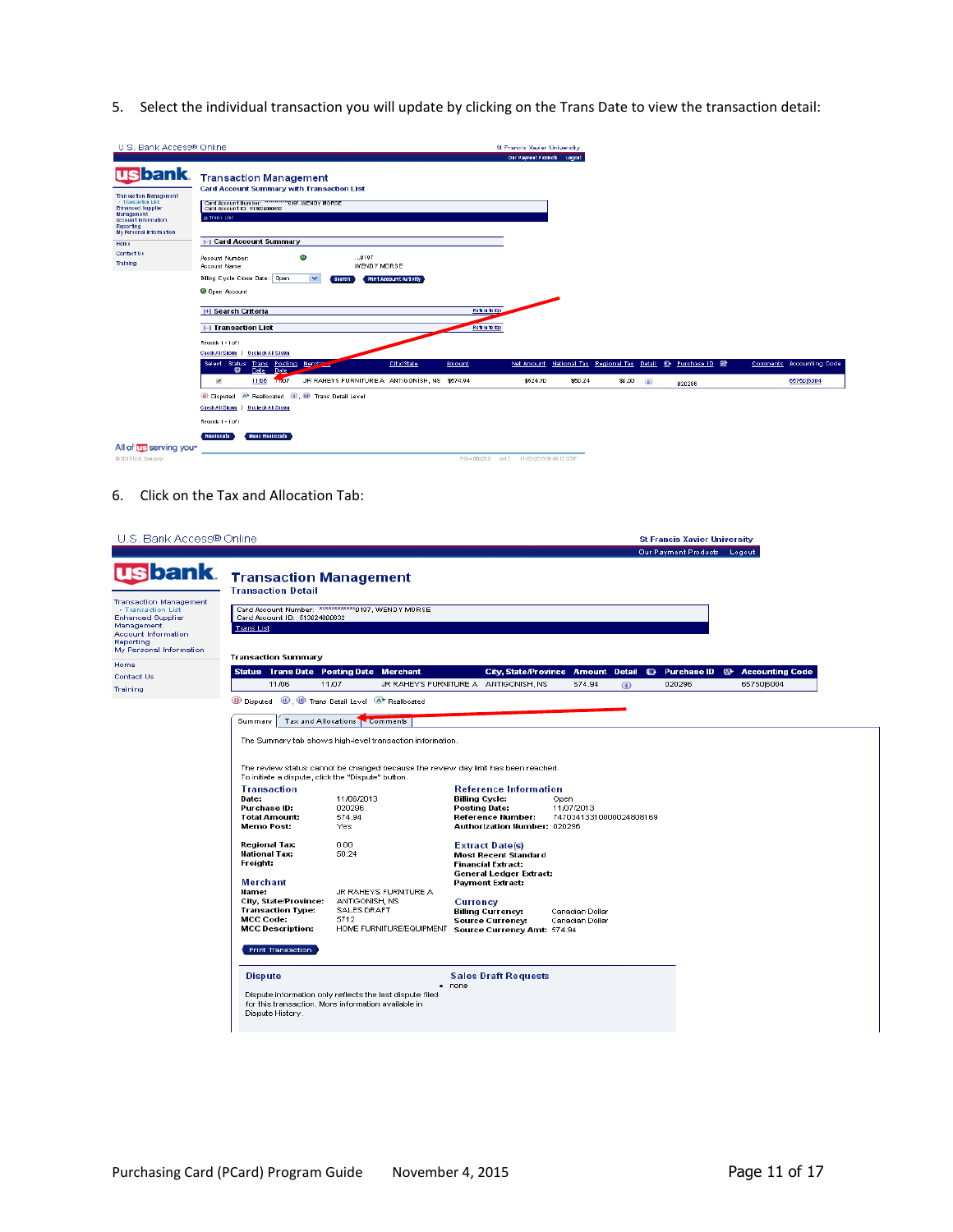- 7. Enter the exact tax amount shown on your receipt:
	- HST or GST as **NATIONAL** tax
	- **PST** (if applicable) component as **REGIONAL** tax.

NOTE: A value may appear in the tax fields – **please enter the exact tax amount on your receipt**. Make any adjustments to allocations to update account charges and click on **Save Allocations** when complete.

| U.S. Bank Access® Online                                                                                                                                                                    | St Francis Xavier University                                                                                                                                                                                                                                          |
|---------------------------------------------------------------------------------------------------------------------------------------------------------------------------------------------|-----------------------------------------------------------------------------------------------------------------------------------------------------------------------------------------------------------------------------------------------------------------------|
|                                                                                                                                                                                             | Our Payment Products Logost                                                                                                                                                                                                                                           |
| <b>Tsbank</b><br>Transaction Management<br>- Transaction List<br><b>Enhanced Supplier</b><br><b>Management</b><br><b>Account Information</b><br>Reporting<br><b>My Personal Information</b> | <b>Transaction Management</b><br><b>Transaction Detail</b><br>Card Account Number: """"0197, WENDY MORSE<br>Card Account ID: 513024000632<br><b>Trais List</b>                                                                                                        |
| Home<br>Contact Us                                                                                                                                                                          | Transaction Summary<br>Status Trans Date Posting Date Merchant<br>City, State/Province Amount Detail & Purchase ID & Accounting Code<br>JR RAHEYS FURNITURE A ANTIGONISH. NS<br>11/06<br>11/07<br>574.94<br>020296<br>6575016004                                      |
| Training                                                                                                                                                                                    | $^{\circ}$<br>1 Disputed 1 . Trans Detail Level <sup>6</sup> Reallocated                                                                                                                                                                                              |
|                                                                                                                                                                                             | Tax and Allocations Comments<br>Summary                                                                                                                                                                                                                               |
|                                                                                                                                                                                             | The Tax and Allocations tab provides the ability to view, add, or edit the tax and/or allocation information on<br>a transaction.                                                                                                                                     |
|                                                                                                                                                                                             | Transaction Amount: \$574.94<br><b>NATIONAL</b> tax $=$ HST or GST<br>National Tax Amount: \$74.99<br>upper Computed<br>Regional Tax Amount: \$0.00<br>Source: Computed<br><b>REGIONAL</b> tax = PST or QST (if applicable)<br>Net Amount:<br>\$499.95<br>Allocations |
|                                                                                                                                                                                             | Allocations provides the ability to reallocate a transaction by changing the accounting information to allocate an amount to a different cost center. The reallocation can be to one or to multiple<br>accounting codes.                                              |
|                                                                                                                                                                                             | You can allocate amounts by dollar amount or percentage. Total allocation amounts must equal 100% of the transaction. To allocate to additional accounting codes, click the "Add" button.                                                                             |
|                                                                                                                                                                                             | After adding, modifying or deleting allocations, click the "Save Allocations" button to save changes.                                                                                                                                                                 |
|                                                                                                                                                                                             | Allocation Source: Default Acct Code Last Changed By: System                                                                                                                                                                                                          |
|                                                                                                                                                                                             | Remove Allocation Comment<br>Accounting Code - Segment Name (Length)<br>Alloc %<br><b>Amount</b><br><b>Favorite</b><br>COST CENTRE (5)<br><b>EXPENSE LINE (4)</b>                                                                                                     |
|                                                                                                                                                                                             | ⊕<br>Allocation Amt:<br>\$574.94<br>OR 100.00 %<br>65740<br>6004<br>Add as Favorite<br>499.95<br>Net Allocation Amt:<br>National Tax:<br>74.99<br>Regional Tax:<br>0.00                                                                                               |
|                                                                                                                                                                                             | Remove<br>Total Allocated:<br>100.00 %<br>Set All to Default Accounting Code<br>574.94<br>Amount Remaining:<br>0.00<br>$0.00 \, %$<br>Additional Allocation(s):<br>11<br>Add                                                                                          |
|                                                                                                                                                                                             | Note: Rows marked for deletion are subtracted from Total Allocated and Amount Remaining values.<br><b>Save Allocations</b>                                                                                                                                            |

#### << Back to Transaction List

8. **Split Transaction Charges:** To charge a transaction to multiple accounts, click Add in the additional allocations field.

| U.S. Bank Access® Online                                                                                                                                         | St Francis Xavier University                                                                                                                                                                                                                   |
|------------------------------------------------------------------------------------------------------------------------------------------------------------------|------------------------------------------------------------------------------------------------------------------------------------------------------------------------------------------------------------------------------------------------|
|                                                                                                                                                                  | Our Payment Products Logost                                                                                                                                                                                                                    |
| <b>usbank</b><br><b>Transaction Management</b><br>- Transaction List<br><b>Enhanced Supplier</b><br><b>Management</b><br><b>Account Information</b><br>Reporting | <b>Transaction Management</b><br><b>Transaction Detail</b><br>Card Account Number: ************************** D197, WENDY MORSE<br>Card Account ID: 513024000632<br><b>Trais List</b>                                                          |
| My Personal Information                                                                                                                                          | Transaction Summary                                                                                                                                                                                                                            |
| Home<br>Contact Us                                                                                                                                               | Status Trans Date Posting Date Merchant<br><b>Detail</b><br>E> Purchase ID @ Accounting Code<br>City, State/Province Amount                                                                                                                    |
| Training                                                                                                                                                         | 11/06<br>11/07<br>JR RAHEYS FURNITURE A ANTIGONISH. NS<br>574.94<br>020296<br>6575016004<br>$\circ$                                                                                                                                            |
|                                                                                                                                                                  | 1 Disputed 10, 10 Trans Detail Level 4 Prealipoated                                                                                                                                                                                            |
|                                                                                                                                                                  | Tax and Allocations<br><b>Comment</b><br>$S$ ummary                                                                                                                                                                                            |
|                                                                                                                                                                  |                                                                                                                                                                                                                                                |
|                                                                                                                                                                  | The Tax and Allocations tab provides the ability to view, add, or edit the tax and/or allocation information on<br>a transaction.                                                                                                              |
|                                                                                                                                                                  |                                                                                                                                                                                                                                                |
|                                                                                                                                                                  | Transaction Amount: \$574.94<br>National Tax Amount: \$74.99<br>Source: Computed                                                                                                                                                               |
|                                                                                                                                                                  | Regional Tax Amount: \$0.00<br>Source: Computed                                                                                                                                                                                                |
|                                                                                                                                                                  | Net Amount:<br>\$499.95                                                                                                                                                                                                                        |
|                                                                                                                                                                  |                                                                                                                                                                                                                                                |
|                                                                                                                                                                  | <b>Allocations</b><br>Allocations provides the ability to reallocate a transaction by changing the accounting information to allocate an amount to a different cost center. The reallocation can be to one or to multiple<br>accounting codes. |
|                                                                                                                                                                  |                                                                                                                                                                                                                                                |
|                                                                                                                                                                  | You can allocate amounts by dollar amount or percentage. Total allocation amounts must equal 100% of the transaction. To allocate to additional accounting codes, click the "Add" button,                                                      |
|                                                                                                                                                                  | After adding, modifying or deleting allocations, click the "Save Allocations" button to save changes.                                                                                                                                          |
|                                                                                                                                                                  | Allocation Source: Default Acot Code Last Changed By: System                                                                                                                                                                                   |
|                                                                                                                                                                  | <b>Recounting Code - Segment Name (Length)</b><br>Remove Allocation Comment<br>Alloo %<br>Amount<br><b>Favorite</b>                                                                                                                            |
|                                                                                                                                                                  | <b>COST CENTRE (\$)</b><br><b>EXPENSE LINE (4)</b><br>⊟<br>Allocation Amt:                                                                                                                                                                     |
|                                                                                                                                                                  | \$574.94<br>65740<br>6004<br><b>Add as Favorite</b><br>OR 100.00 %                                                                                                                                                                             |
|                                                                                                                                                                  | 499.95<br>Net Allocation Amt:                                                                                                                                                                                                                  |
|                                                                                                                                                                  | National Tax:<br>74.99                                                                                                                                                                                                                         |
|                                                                                                                                                                  | Regional Tax:<br>0.00                                                                                                                                                                                                                          |
|                                                                                                                                                                  | Remove<br>Total Allocated:<br>574.94<br>100.00 %<br><b>Set All to Default Accounting Code</b><br><b>Amount Remaining:</b><br>0.00<br>$0.00 \, %$<br>Additional Allocation(s):<br>$1$ $Ad$                                                      |
|                                                                                                                                                                  | Note: Rows marked for deletion are subtracted from Total Allocated and Amount Remaining values.<br><b>Save Allocations</b>                                                                                                                     |
|                                                                                                                                                                  |                                                                                                                                                                                                                                                |
|                                                                                                                                                                  | << Back to Transaction List                                                                                                                                                                                                                    |
|                                                                                                                                                                  |                                                                                                                                                                                                                                                |

You can split the transaction by a dollar amount **or** a percentage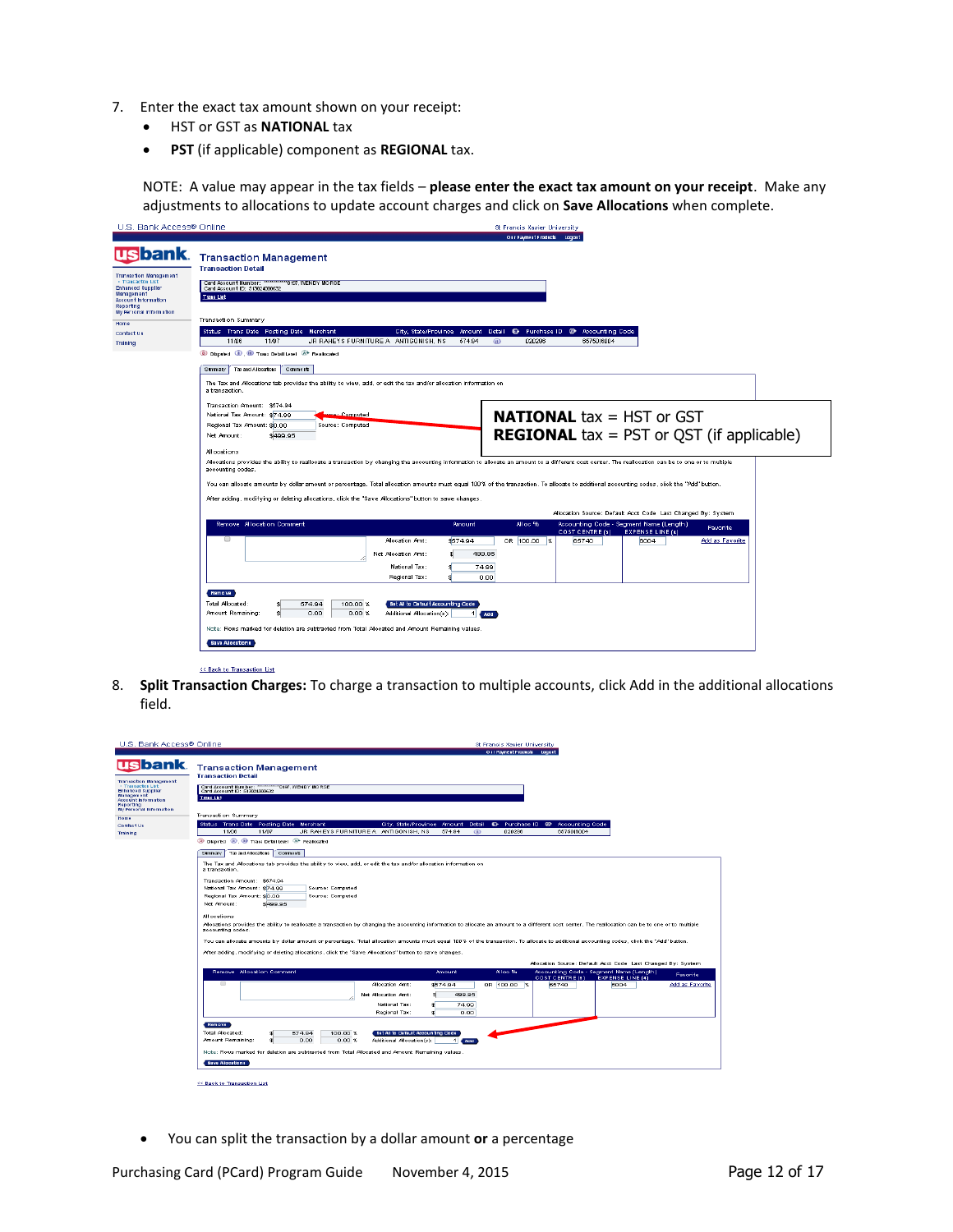- o Enter the amount or percentage that you wish to reallocate in the first "Allocation Amt" field and change cost the Cost Centre accordingly.
- o In the second "Allocation Amt" field enter the balance of the "Amount Remaining" (this balance is found on the bottom line under "Amount Remaining") and adjust account accordingly.
- o Click on "Save Allocations". If additional fields are required click on "Add Alloc" and follow above procedure.
- $\circ$  It is not necessary to reallocate tax amounts they are automatically included in the transaction total.
- To delete an account charge change previously made to a transaction, Check all "Remove" boxes and click on "Remove" then select "Save Allocations". This will remove all previous allocations and will restore account to its original allocation. If you still wish to reallocate a transaction follow the steps outlined above.
- Changes will be visible when you go into the "Print Account Activity" screen.

|         | Transaction Summary                   |                                                                |                                                                                                                                                                                                     |                                                                 |               |             |             |                             |                                                       |                        |
|---------|---------------------------------------|----------------------------------------------------------------|-----------------------------------------------------------------------------------------------------------------------------------------------------------------------------------------------------|-----------------------------------------------------------------|---------------|-------------|-------------|-----------------------------|-------------------------------------------------------|------------------------|
|         |                                       | Status Trans Date Posting Date Merchant                        |                                                                                                                                                                                                     | City, State/Province Amount                                     |               | Detail<br>€ | Purchase ID | <b>Accounting Code</b><br>⊛ |                                                       |                        |
|         | 11/06                                 | 11/07                                                          | JR RAHEYS FURNITURE A ANTIGONISH, NS                                                                                                                                                                |                                                                 | 574.94        | $^{\circ}$  | 020296      | A+ 6574016004               |                                                       |                        |
|         |                                       | 1 Dispred 10, 10 Trans Detail Level <sup>(A+</sup> Reallocated |                                                                                                                                                                                                     |                                                                 |               |             |             |                             |                                                       |                        |
| Summary |                                       | Tax and Allocations<br>Comment                                 |                                                                                                                                                                                                     |                                                                 |               |             |             |                             |                                                       |                        |
|         |                                       |                                                                |                                                                                                                                                                                                     |                                                                 |               |             |             |                             |                                                       |                        |
|         | a transaction.                        |                                                                | The Tax and Allocations tab provides the ability to view, add, or edit the tax and/or allocation information on                                                                                     |                                                                 |               |             |             |                             |                                                       |                        |
|         |                                       | Transaction Amount: \$574.94                                   |                                                                                                                                                                                                     |                                                                 |               |             |             |                             |                                                       |                        |
|         |                                       | National Tax Amount: \$74.99                                   | Source: User                                                                                                                                                                                        |                                                                 |               |             |             |                             |                                                       |                        |
|         |                                       | Regional Tax Amount: \$0.00                                    | Source: User                                                                                                                                                                                        |                                                                 |               |             |             |                             |                                                       |                        |
|         | Net Amount:                           | \$499.95                                                       |                                                                                                                                                                                                     |                                                                 |               |             |             |                             |                                                       |                        |
|         | Allocations                           |                                                                |                                                                                                                                                                                                     |                                                                 |               |             |             |                             |                                                       |                        |
|         | accounting codes.                     |                                                                | Allocations provides the ability to reallocate a transaction by changing the accounting information to allocate an amount to a different cost center. The reallocation can be to one or to multiple |                                                                 |               |             |             |                             |                                                       |                        |
|         |                                       |                                                                |                                                                                                                                                                                                     |                                                                 |               |             |             |                             |                                                       |                        |
|         |                                       |                                                                | You can allocate amounts by dollar amount or percentage. Total allocation amounts must equal 100% of the transaction. To allocate to additional accounting codes, click the "Add" button.           |                                                                 |               |             |             |                             |                                                       |                        |
|         |                                       |                                                                | After adding, modifying or deleting allocations, click the "Save Allocations" button to save changes.                                                                                               |                                                                 |               |             |             |                             |                                                       |                        |
|         |                                       |                                                                |                                                                                                                                                                                                     |                                                                 |               |             |             |                             | Allocation Source: User Last Changed By: Morse, Wendy |                        |
|         |                                       | Remove Allocation Comment                                      |                                                                                                                                                                                                     |                                                                 | <b>Amount</b> |             | Alloc %     |                             | Accounting Code - Segment Name (Length)               | Favorite               |
|         | ▣                                     |                                                                |                                                                                                                                                                                                     |                                                                 |               |             |             | COST CENTRE (\$)            | <b>EXPENSE LINE (4)</b>                               |                        |
|         |                                       |                                                                |                                                                                                                                                                                                     | Allocation Arnt:                                                | \$300.00      | OR 52.18    | ١X          | 65740                       | 6004                                                  | <b>Add as Favorite</b> |
|         |                                       |                                                                |                                                                                                                                                                                                     | Net Allocation Amt:                                             | 260.87        |             |             |                             |                                                       |                        |
|         |                                       |                                                                |                                                                                                                                                                                                     |                                                                 |               |             |             |                             |                                                       |                        |
|         |                                       |                                                                |                                                                                                                                                                                                     | National Tax:                                                   | 39.13         |             |             |                             |                                                       |                        |
|         |                                       |                                                                |                                                                                                                                                                                                     | Regional Tax:                                                   | 0.00          |             |             |                             |                                                       |                        |
|         | $\Box$                                |                                                                |                                                                                                                                                                                                     | Allocation Amt:                                                 | \$274.94      | OR 47.82    | l%          | 65740                       | 6004                                                  | Add as Favorite        |
|         |                                       |                                                                |                                                                                                                                                                                                     | Net Allocation Arnt:                                            | 239.08        |             |             |                             |                                                       |                        |
|         |                                       |                                                                |                                                                                                                                                                                                     | National Tax:                                                   | 35.86         |             |             |                             |                                                       |                        |
|         |                                       |                                                                |                                                                                                                                                                                                     | Regional Tax:                                                   | 0.00          |             |             |                             |                                                       |                        |
|         |                                       |                                                                |                                                                                                                                                                                                     |                                                                 |               |             |             |                             |                                                       |                        |
|         | Remove                                |                                                                |                                                                                                                                                                                                     |                                                                 |               |             |             |                             |                                                       |                        |
|         | Total Allocated:<br>Amount Remaining: | \$<br>\$.                                                      | 574.94<br>100.00 %<br>0.00<br>$0.00 \text{ %}$                                                                                                                                                      | Set All to Default Accounting Code<br>Additional Allocation(s): |               |             |             |                             |                                                       |                        |
|         |                                       |                                                                | Note: Rows marked for deletion are subtracted from Total Allocated and Amount Remaining values.                                                                                                     |                                                                 | $1$ $Ad$      |             |             |                             |                                                       |                        |
|         | Save Allocation                       |                                                                |                                                                                                                                                                                                     |                                                                 |               |             |             |                             |                                                       |                        |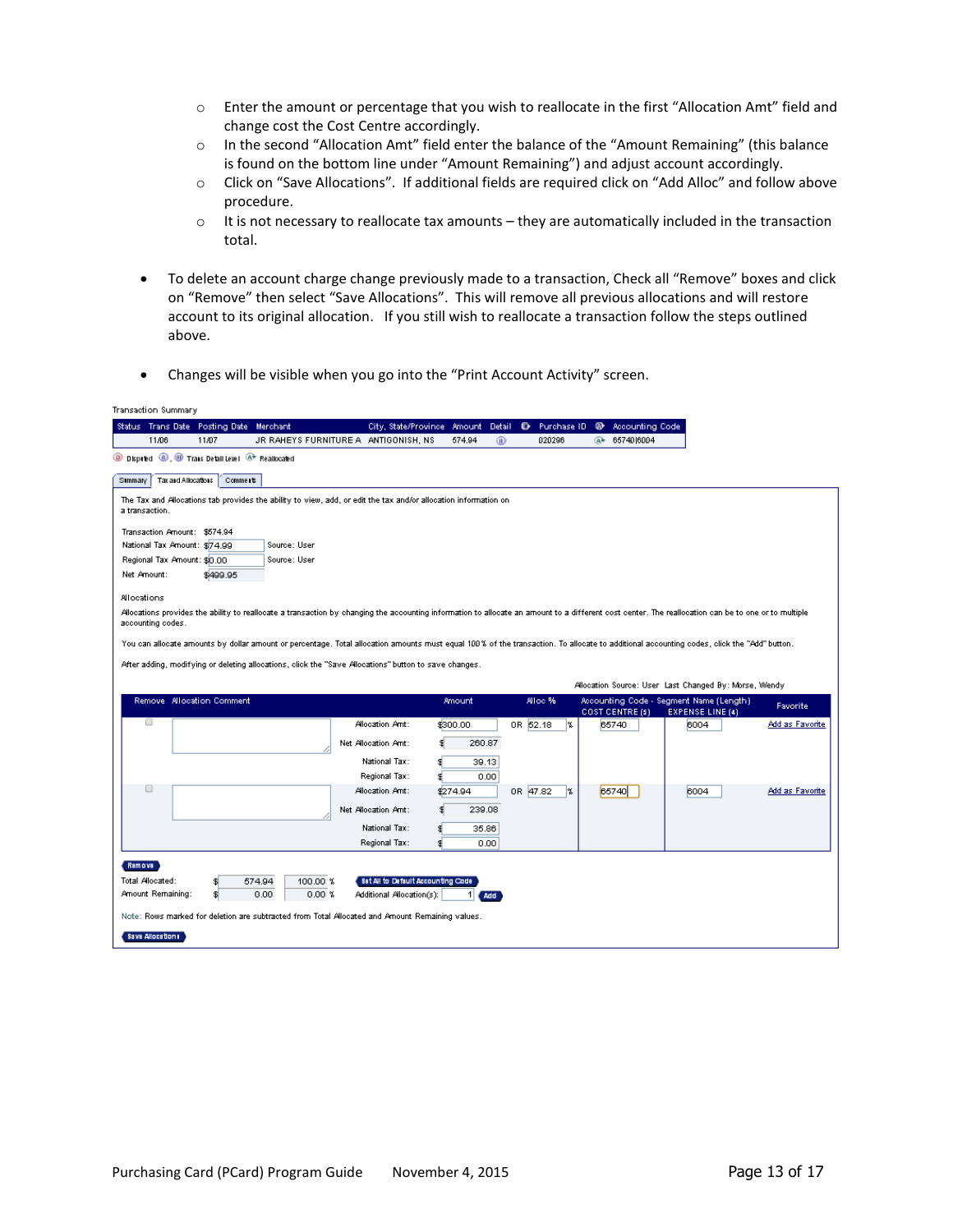9. When all transactions in the cycle are updated and complete select "Print Account Activity" from the Transaction Management screen and click on print to product the Cardholder Activity report. Attach original receipts, obtain approval and forward to Accounts Payable (keeping copies for your records).

| U.S. Bank Access® Online                                                                                                                                                                                               |                                                                                                                                                                                                                                                                                                                                                                       |                                                 | St Francis Xavier University |         |        |            |                                                  |                          |                          |
|------------------------------------------------------------------------------------------------------------------------------------------------------------------------------------------------------------------------|-----------------------------------------------------------------------------------------------------------------------------------------------------------------------------------------------------------------------------------------------------------------------------------------------------------------------------------------------------------------------|-------------------------------------------------|------------------------------|---------|--------|------------|--------------------------------------------------|--------------------------|--------------------------|
| <b>Usbank</b><br>Transaction Management<br>- Transaction List<br><b>Enhanced Supplier</b><br><b>Management</b><br><b>Account Information</b><br>Reporting<br>My Personal Information<br>Home<br>Contact Us<br>Training | <b>Transaction Management</b><br><b>Card Account Summary with Transaction List</b><br>Card Account ID: 513024000632<br><b>Ja Trani Llit</b><br>[-] Card Account Summary<br>$\bullet$<br>0197<br>Account Number:<br>WENDY MORSE<br>Account Name:<br>Billing Cycle Close Date: Open<br>$\checkmark$<br><b>Print Account Activity</b><br><b>Search</b><br>O Open Account |                                                 | Our Payment Products Logost  |         |        |            |                                                  |                          |                          |
|                                                                                                                                                                                                                        | [+] Search Criteria<br><b>I-I Transaction List</b><br>Records 1-1 of 1<br>Check All Shown   Uncheck All Shown<br>Select Status Trans Posting Merchant<br>City/State                                                                                                                                                                                                   | Return to top<br>Return to top<br><b>Amount</b> | Net Amount                   |         |        |            | National Tax Regional Tax Detail & Purchase ID & |                          | Comments Accounting Code |
|                                                                                                                                                                                                                        | $\bullet$<br><b>Date</b><br>Date<br>$\blacktriangleright$<br>11/06 11/07<br>JR RAHEYS FURNITURE A ANTIGONISH, NS \$574.94<br>1 Disputed <sup>(a)</sup> Reallocated <sup>(b)</sup> . <sup>(b)</sup> Trans Detail Level<br>Check All Shown   Uncheck All Shown                                                                                                          |                                                 | \$499.95                     | \$74.99 | \$0.00 | $^{\circ}$ | 020296                                           | $\widehat{\mathbb{A}^*}$ | 6574016004               |
| All of US serving you*                                                                                                                                                                                                 | Records 1-1 of 1<br><b>Mail Reallocate</b><br>Realiocate                                                                                                                                                                                                                                                                                                              |                                                 |                              |         |        |            |                                                  |                          |                          |

Screen clipping taken: 11/22/2013, 2:00 PM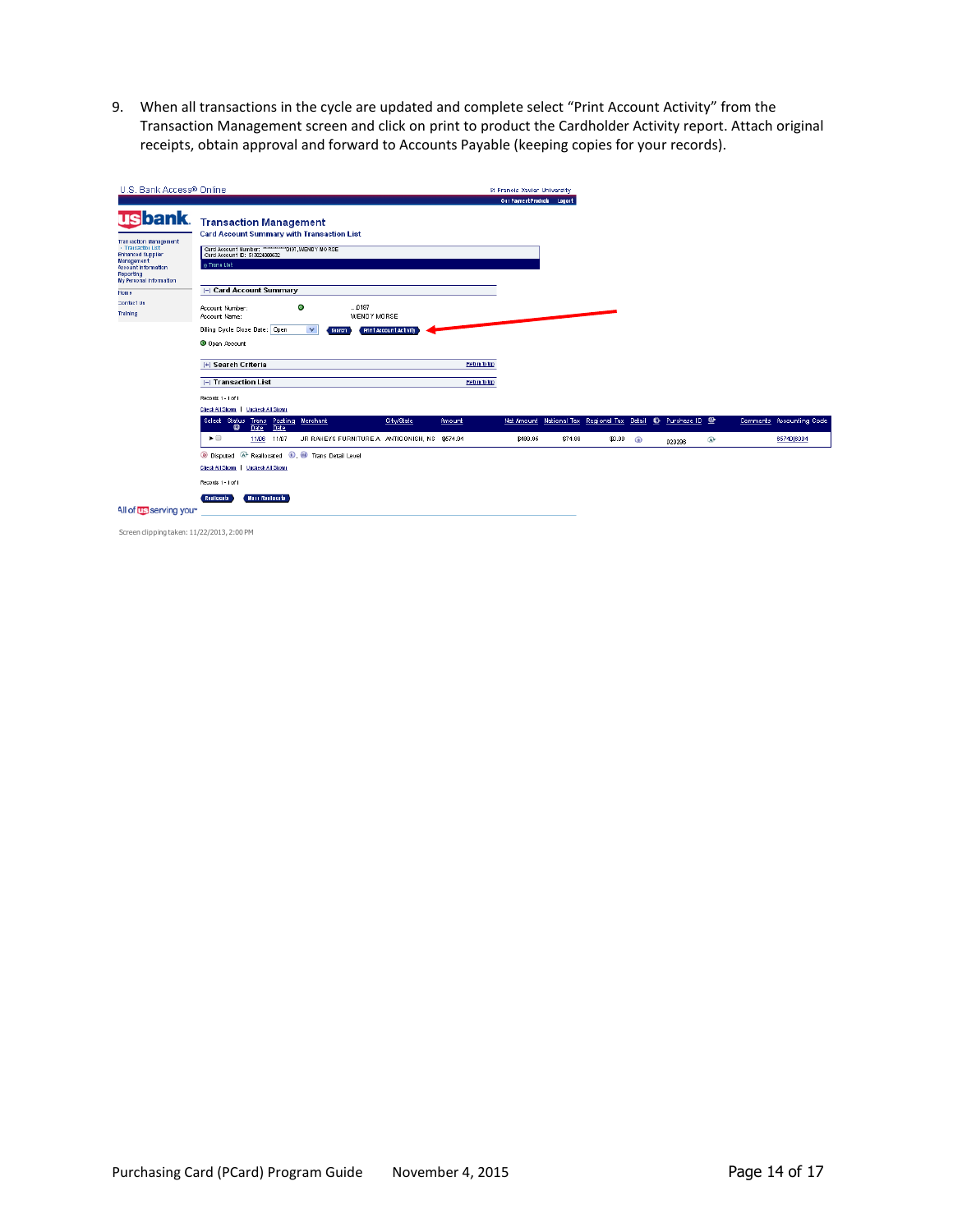## <span id="page-15-0"></span>*Glossary of Terms*

#### *Organization Short Name*

This identification is used to validate the cardholder during login.

#### *User ID*

A unique identifier within your company which identifies the cardholder.

#### *Password*

A private code created by the cardholder used to validate the cardholder during login.

#### *Statement Billing Period*

"Most Recent Billing Statement" indicates the last complete billing cycle. A custom billing period covers all complete billing cycles whose cycle date falls between the "From" and "To" dates.

#### *Cycle Date*

The date of the monthly P card cycle which usually begins on the  $29<sup>th</sup>$  of every month and usually ends on the  $28<sup>th</sup>$ of every month (but not always). The cycle includes all transactions posted to the account from the cycle date back to (but not including) the previous cycle close date.

#### *Cardholder Account or Account Number*

A 16 digit number which represents the cardholder account. For security purposes, this number is not the same as the account number displayed on the physical card.

#### *Visa Transaction*

A transaction processed through the cardholder's visa account.

#### *National Tax*

The amount of National Tax charged against the transaction. National Tax refers to HST or HST.

#### *Regional Tax*

The amount of Regional or provincial tax charged against the transaction. Regional Tax refers to PST or QST.

#### *Transaction Date*

The date the transaction was performed.

#### *Post Date*

The date the transaction was posted to the visa account.

#### *Merchant*

The merchant or supplier who performed the transaction.

#### *SIC Code*

The Visa Standard Industry Classification Code which identifies the type of merchant.

#### *Reference Number*

An internal trace number used for transaction tracking purposes.

#### *Foreign Amount*

The original amount of the transaction in the currency local to the merchant.

#### *Source Currency*

The international currency identifier for the foreign amount.

#### *Original Amount*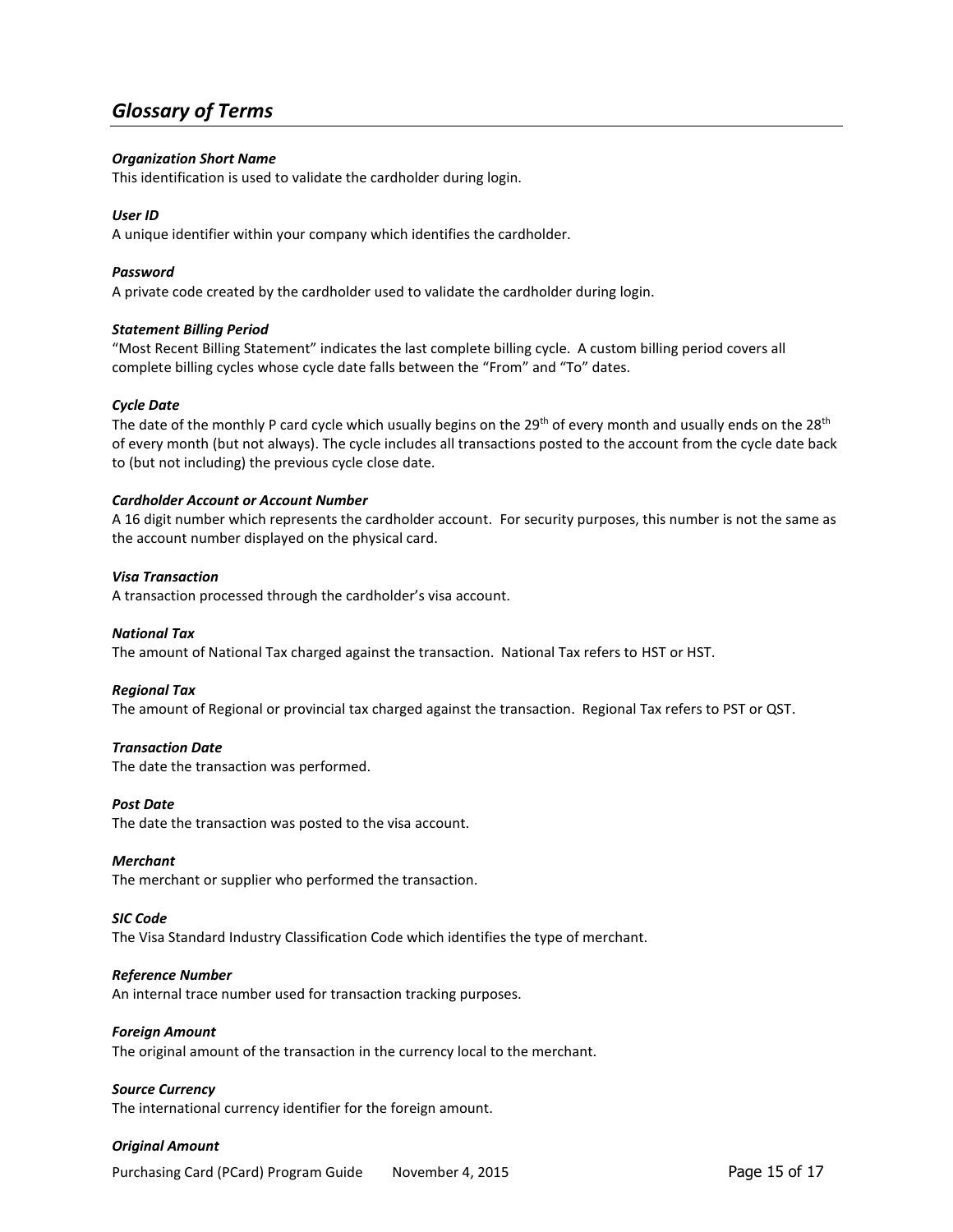The original amount of the transaction in the currency of the card program.

#### *Billing Currency*

The international currency identifier for the Original Transaction Amount

#### *FX Flag*

Identifies if transaction has a different source currency than billing currency.

#### *Transaction Amount*

The gross amount of the transaction. This amount will differ from the original amount of the transaction where transactions have been split.

#### *Net Amount*

The transaction amount less the National and Regional tax amounts.

#### *Accounting Codes*

Up to four internal codes which direct the transaction to a particular general ledger expense category/account.

#### *Comments*

A free-form field in which cardholder can add information supporting the transaction. May include information such as description of products purchased or usage of products purchased.